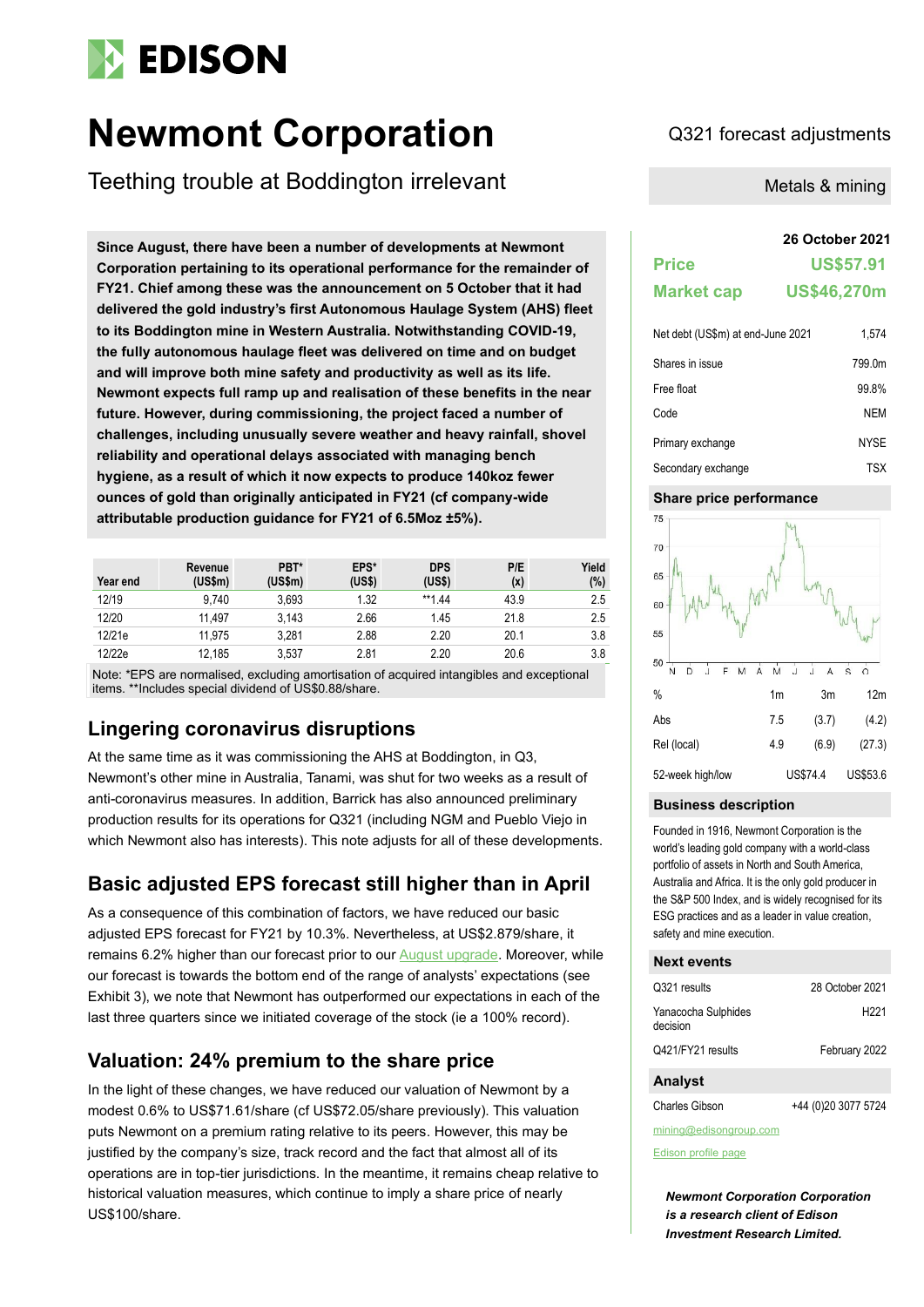

# **Q321 forecast adjustments**

Since our last note on the company (see [Material outperformance begets material upgrade,](https://www.edisongroup.com/publication/material-outperformance-begets-material-upgrade/29779/) published on 2 August 2021), there have been a number of developments at Newmont pertaining to its operational and financial performance for the remainder of FY21. Chief among these was Newmont's announcement on 5 October that it had delivered the gold industry's first Autonomous Haulage System (AHS) fleet at Boddington (Western Australia's largest gold mine). Notwithstanding the coronavirus pandemic, the fully autonomous haulage fleet, comprising 36 Caterpillar trucks, was delivered on time and on budget (US\$150m) and will improve mine safety and productivity, while simultaneously extending its productive life. During commissioning, however, the project faced several challenges, including unusually severe weather and heavy rainfall, shovel reliability and operational delays associated with managing bench hygiene as mining moved into the deeper sections of the pit, as a result of which the mine delivered lower ex-pit tons to the plant than anticipated and therefore now expects to produce 140koz (or 16.9%) fewer ounces than originally expected in FY21 (note that, for the purposes of our financial modelling, below, we have assumed that this effect falls approximately in the ratio two-thirds/one-third for Q3:Q4).

Other developments include:

- the announcement by Barrick of its full Q221 results on 9 August (including cost details for Nevada Gold Mines); and
- preliminary gold and copper production and sales results from Barrick's operations for Q321, released on 14 October 2021. Among other things, this revealed 495koz and 485koz gold produced and sold at NGM (61.5% basis), respectively, during the quarter (cf Edison's prior forecast of 553koz produced and sold) and 127koz and 125koz gold produced and sold at Pueblo Viejo (60% basis) cf Edison's prior forecast of 118koz gold produced and sold.

Operations at Nevada Gold Mines continued to be adversely affected by the mechanical mill failure at Carlin's Goldstrike roaster in Q2 (albeit this was repaired in late Q3). In addition, we believe that a number of Newmont's mines may have continued to be adversely affected by lingering disruptions related to the coronavirus pandemic, including Tanami in Australia, which was shut for two weeks during the quarter.

As noted at the time of Newmont's Q420/FY20 results, both (higher) production and (lower) costs were expected to be weighted towards the second half (approximately in the ratio 47:53) in FY21 and this effect was anticipated to be most pronounced in the first and last quarters of the year. In part, this profile was expected to reflect rising grade profiles, in particular at Boddington and Ahafo (the latter also being as a result of volume, driven by productivity improvements throughout the year from the change in mining method at Subika underground to sub-level shrinkage). However, Merian, Musselwhite, Porcupine and CC&V were all expected to exhibit rising production profiles as well. At the same time, costs were expected be weighted in the other direction, that is H221 costs were expected to be lower than H121 costs. In part, this reflected lower production in H121. However, it also reflected higher sustaining capital costs in H121 relating to the installation of Boddington's AHS. In the light of the developments noted above, however, we believe that Boddington will have been required to mill material from lower-grade stockpiles in Q3 and, to some extent, in Q4, with the result that the overall recovery in production and the decline in costs expected in H2 will now be delayed until Q4. An updated summary of our production and cost assumptions for each of Newmont's geographic sub-divisions in the light of these developments is provided in Exhibit 1, below.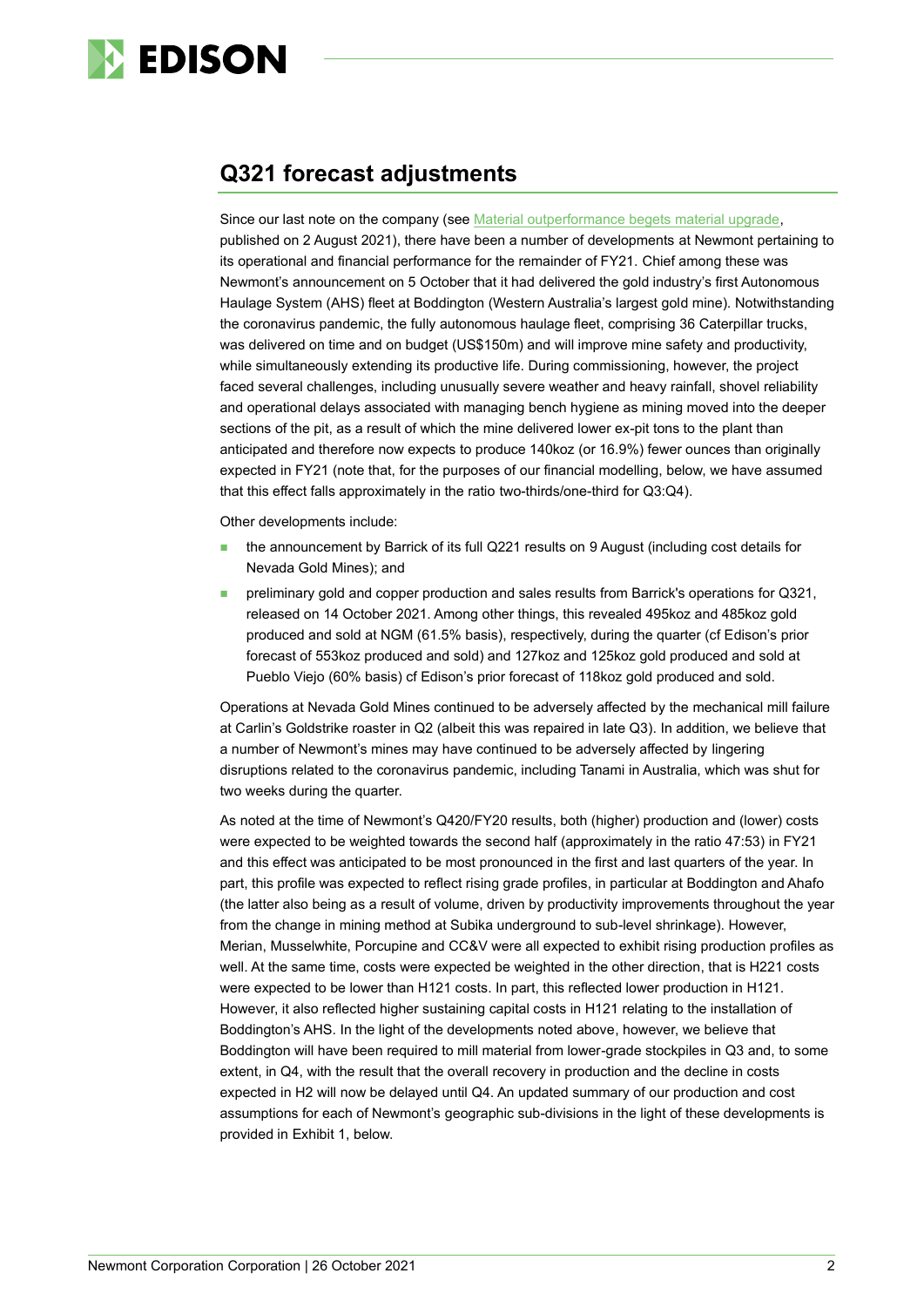

### **Exhibit 1: Newmont Q321e operational results, current cf prior forecasts**

| Region                    |       |                | <b>Production</b> |                    |               | Costs applicable to sales |                    |                  |                    |               |  |  |
|---------------------------|-------|----------------|-------------------|--------------------|---------------|---------------------------|--------------------|------------------|--------------------|---------------|--|--|
|                           | Q121a | Q221a<br>(koz) | Q321e<br>(prior)  | Q321e<br>(current) | Change<br>(%) | Q121a                     | Q221a<br>(US\$/oz) | Q321e<br>(prior) | Q321e<br>(current) | Change<br>(%) |  |  |
| North America             | 413   | 397            | 445               | 445                | u/c           | 736                       | 769                | 748              | 748                | u/c           |  |  |
| South America             | 174   | 189            | 179               | 179                | u/c           | 791                       | 721                | 852              | 852                | u/c           |  |  |
| Australia                 | 269   | 299            | 377               | 237                | $-62.9$       | 750                       | 764                | 604              | 918                | $+52.0$       |  |  |
| Africa                    | 205   | 202            | 217               | 217                | u/c           | 758                       | 763                | 678              | 678                | u/c           |  |  |
| Nevada                    | 303   | 284            | 346               | 310                | $-10.4$       | 745                       | 753                | 646              | 709                | $+9.8$        |  |  |
| Sub-total                 | 1.364 | 1,371          | 1,563             | 1,388              | $-11.2$       | 752                       | 755                | 699              | 775                | $+10.9$       |  |  |
| Pueblo Viejo (40%)        | 91    | 78             | 79                | 85                 | $+7.6$        |                           |                    |                  |                    |               |  |  |
| Total (attributable) gold | 1.455 | 1.449          | 1.642             | 1.473              | $-10.3$       |                           |                    |                  |                    |               |  |  |

Source: Newmont Corporation, Edison Investment Research. Note: Totals may not add up owing to rounding.

In addition, we have adjusted our forecasts for actual rather than forecast metals prices – principally, US\$1,790/oz gold cf US\$1,798/oz forecast previously for Q321 and US\$1,791/oz cf US\$1,796/oz for Q421. In the light of these changes, our updated financial forecasts for Newmont for the remainder of FY21, by quarter, are now as follows: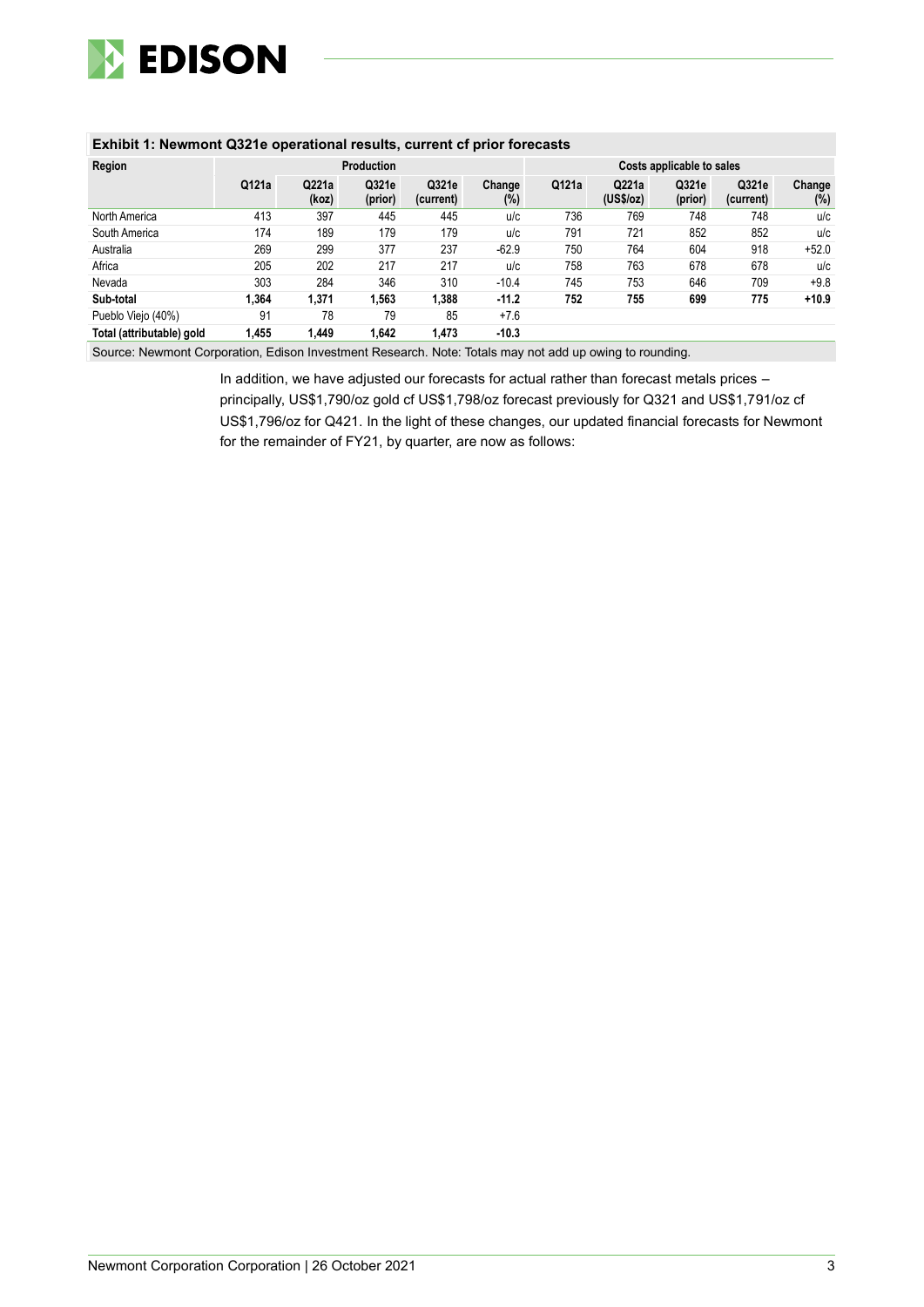

#### **Exhibit 2: Newmont quarterly income statement, Q320–Q421e versus our prior forecast**

| US\$m (unless otherwise indicated)              | Q320        | Q420           | <b>FY20</b> | Q121         | Q221        | Q321e<br>(prior) | Q321e<br>(current) | Q421e<br>(prior) | Q421e<br>(current) | FY21e<br>(current) | FY21e<br>(prior) |
|-------------------------------------------------|-------------|----------------|-------------|--------------|-------------|------------------|--------------------|------------------|--------------------|--------------------|------------------|
| Sales                                           | 3,170       | 3,381          | 11,497      | 2,872        | 3,065       | 3,252            | 2.935              | 3,257            | 3.102              | 11.975             | 12,446           |
| Costs and expenses                              |             |                |             |              |             |                  |                    |                  |                    |                    |                  |
| - Costs applicable to sales                     | 1,269       | 1,355          | 5,014       | 1,247        | 1,281       | 1,323            | 1,308              | 1,317            | 1,321              | 5,156              | 5,168            |
| - Depreciation and amortisation                 | 592         | 615            | 2,300       | 553          | 561         | 633              | 596                | 642              | 628                | 2,338              | 2,388            |
| - Reclamation and remediation                   | 38          | 250            | 366         | 46           | 57          | 56               | 56                 | 56               | 56                 | 214                | 214              |
| - Exploration                                   | 48          | 69             | 187         | 35           | 52          | 65               | 65                 | 65               | 65                 | 217                | 217              |
| - Advanced projects, research and development   | 39          | 30             | 122         | 31           | 37          | 37               | 37                 | 37               | 37                 | 141                | 141              |
| - General and administrative                    | 68          | 64             | 269         | 65           | 64          | 65               | 65                 | 65               | 65                 | 259                | 259              |
| - Impairment of long-lived assets               | 24          | 20             | 49          | 0            | $\mathbf 0$ | 0                | $\mathbf 0$        | $\mathbf 0$      | 0                  | 0                  | 0                |
| - Care and maintenance                          | 26          | $\overline{7}$ | 178         | $\mathbf{0}$ | 2           | $\mathbf{0}$     | 0                  | $\mathbf{0}$     | $\mathbf{0}$       | $\overline{2}$     | $\overline{2}$   |
| - Other expense, net                            | 68          | 51             | 206         | 39           | 50          | $\mathbf 0$      | 0                  | $\mathbf 0$      | $\mathbf 0$        | 89                 | 89               |
| Total                                           | 2,172       | 2,461          | 8,691       | 2,016        | 2,104       | 2,178            | 2,126              | 2,181            | 2,170              | 8,417              | 8,479            |
| Other income/(expenses)                         |             |                |             |              |             |                  |                    |                  |                    |                    |                  |
| - Gain on formation of Nevada Gold Mines        | $\mathbf 0$ | 0              | $\mathbf 0$ | $\pmb{0}$    |             |                  |                    |                  |                    | 0                  | 0                |
| - Gain on asset and investment sales, net       | 1           | 84             | 677         | 43           | 0           |                  |                    |                  |                    | 43                 | 43               |
| - Other income, net                             | (44)        | 3              | (32)        | (82)         | 50          | 0                | 0                  | 0                | 0                  | $-32$              | (32)             |
| - Interest expense, net of capitalised interest | (75)        | (73)           | (308)       | (74)         | (68)        | (77)             | (77)               | (59)             | (69)               | $-288$             | (278)            |
|                                                 | (118)       | 14             | 337         | (113)        | (18)        | (77)             | (77)               | (59)             | (69)               | $-277$             | (267)            |
| Income/(loss) before income and mining tax      | 880         | 934            | 3,143       | 743          | 943         | 997              | 732                | 1,017            | 863                | 3,281              | 3,701            |
| Income and mining tax benefit/(expense)         | (305)       | (258)          | (704)       | (235)        | (341)       | (359)            | (264)              | (366)            | (311)              | $-1,150$           | (1, 301)         |
| Effective tax rate (%)                          | 34.7        | 27.6           | 23.4        | 31.6         | 36.2        | 36.0             | 36.0               | 36.0             | 36.0               | 35.1               | 35.2             |
| Profit after tax                                | 575         | 676            | 2,439       | 508          | 602         | 638              | 469                | 651              | 552                | 2,131              | 2,399            |
| Equity income/(loss) of affiliates              | 53          | 70             | 189         | 50           | 49          | 36               | 40                 | 35               | 35                 | 174                | 170              |
| Net income/(loss) from continuing operations    | 628         | 746            | 2,628       | 558          | 651         | 674              | 509                | 686              | 588                | 2,305              | 2,569            |
| Net income/(loss) from discontinued operations  | 228         | 18             | 163         | 21           | 10          |                  |                    |                  |                    | 31                 | 31               |
| Net income/(loss)                               | 856         | 764            | 2,791       | 579          | 661         | 674              | 509                | 686              | 588                | 2,336              | 2,600            |
| Minority interest                               | 17          | (60)           | (38)        | 20           | 11          | 29               | 29                 | 29               | 29                 | 88                 | 89               |
| Do (%)                                          | 2.0         | (7.9)          | (1.4)       | 3.5          | 1.7         | 4.3              | 5.6                | 4.2              | 4.9                | 3.8                | 3.4              |
| Net income/(loss) attributable to stockholders  | 839         | 824            | 2,829       | 559          | 650         | 645              | 480                | 658              | 559                | 2,248              | 2,512            |
| Adjustments to net income                       | (142)       | 32             | (689)       | 35           | 20          | 0                | 0                  | 0                | 0                  | 55                 | 55               |
| Adjusted net income                             | 697         | 856            | 2,140       | 594          | 670         | 645              | 480                | 658              | 559                | 2,303              | 2,567            |
| Net income/(loss) per common share (US\$)       |             |                |             |              |             |                  |                    |                  |                    |                    |                  |
| Basic                                           |             |                |             |              |             |                  |                    |                  |                    |                    |                  |
| - Continuing operations                         | 0.761       | 1.005          | 3.317       | 0.672        | 0.799       | 0.808            | 0.601              | 0.823            | 0.700              | 2.772              | 3.101            |
| - Discontinued operations                       | 0.284       | 0.022          | 0.203       | 0.026        | 0.012       | 0.000            | 0.000              | 0.000            | 0.000              | 0.039              | 0.039            |
| - Total                                         | 1.045       | 1.027          | 3.520       | 0.698        | 0.811       | 0.808            | 0.601              | 0.823            | 0.700              | 2.811              | 3.140            |
| <b>Diluted</b>                                  |             |                |             |              |             |                  |                    |                  |                    |                    |                  |
| - Continuing operations                         | 0.758       | 1.002          | 3.309       | 0.671        | 0.797       | 0.802            | 0.597              | 0.817            | 0.695              | 2.752              | 3.080            |
| - Discontinued operations                       | 0.283       | 0.022          | 0.202       | 0.026        | 0.012       | 0.000            | 0.000              | 0.000            | 0.000              | 0.038              | 0.038            |
| $-$ Total                                       | 1.041       | 1.025          | 3.511       | 0.697        | 0.809       | 0.802            | 0.597              | 0.817            | 0.695              | 2.791              | 3.118            |
| Basic adjusted net income per share (US\$)      | 0.868       | 1.067          | 2.663       | 0.742        | 0.836       | 0.808            | 0.601              | 0.823            | 0.700              | 2.879              | 3.209            |
| Diluted adjusted net income per share (US\$)    | 0.865       | 1.065          | 2.656       | 0.741        | 0.834       | 0.802            | 0.597              | 0.817            | 0.695              | 2.859              | 3.186            |
| DPS (US\$/share)                                | 0.400       | 0.550          | 1.450       | 0.550        | 0.550       | 0.550            | 0.550              | 0.550            | 0.550              | 2.200              | 2.200            |

Source: Newmont Corporation, Edison Investment Research

After our revisions for the remainder of the year, our basic adjusted EPS forecast of US\$2.879/share for FY21 compares to the market consensus, as follows:

### **Exhibit 3: FY21 Basic adjusted EPS forecast, Edison versus consensus (US\$/share)**

|                    | Q121 | Q221 | Q321e |      | Q421e Sum Q1-Q421e | FY21e |
|--------------------|------|------|-------|------|--------------------|-------|
| Edison forecast    | 0.74 | 0.84 | 0.60  | 0.70 | 2.88               | 2.88  |
| Consensus forecast | 0.74 | 0.84 | 0.77  | 0.90 | 3.25               | 3.28  |
| High               | 0.74 | 0.84 | 1.03  | 1.35 | 3.96               | 3.94  |
| Low                | 0.74 | 0.84 | 0.66  | 0.68 | 2.92               | 2.88  |
| __                 |      |      | ----- |      |                    |       |

Source: Edison Investment Research, Refinitiv (20 October 2021)

While these changes represent an 10.3% reduction relative to previously, at US\$2.879/share, they nevertheless leave our basic adjusted EPS 6.2% higher than it was before our August upgrade, when our forecast was US\$2.711/share (see Material outperformance begets material upgrade,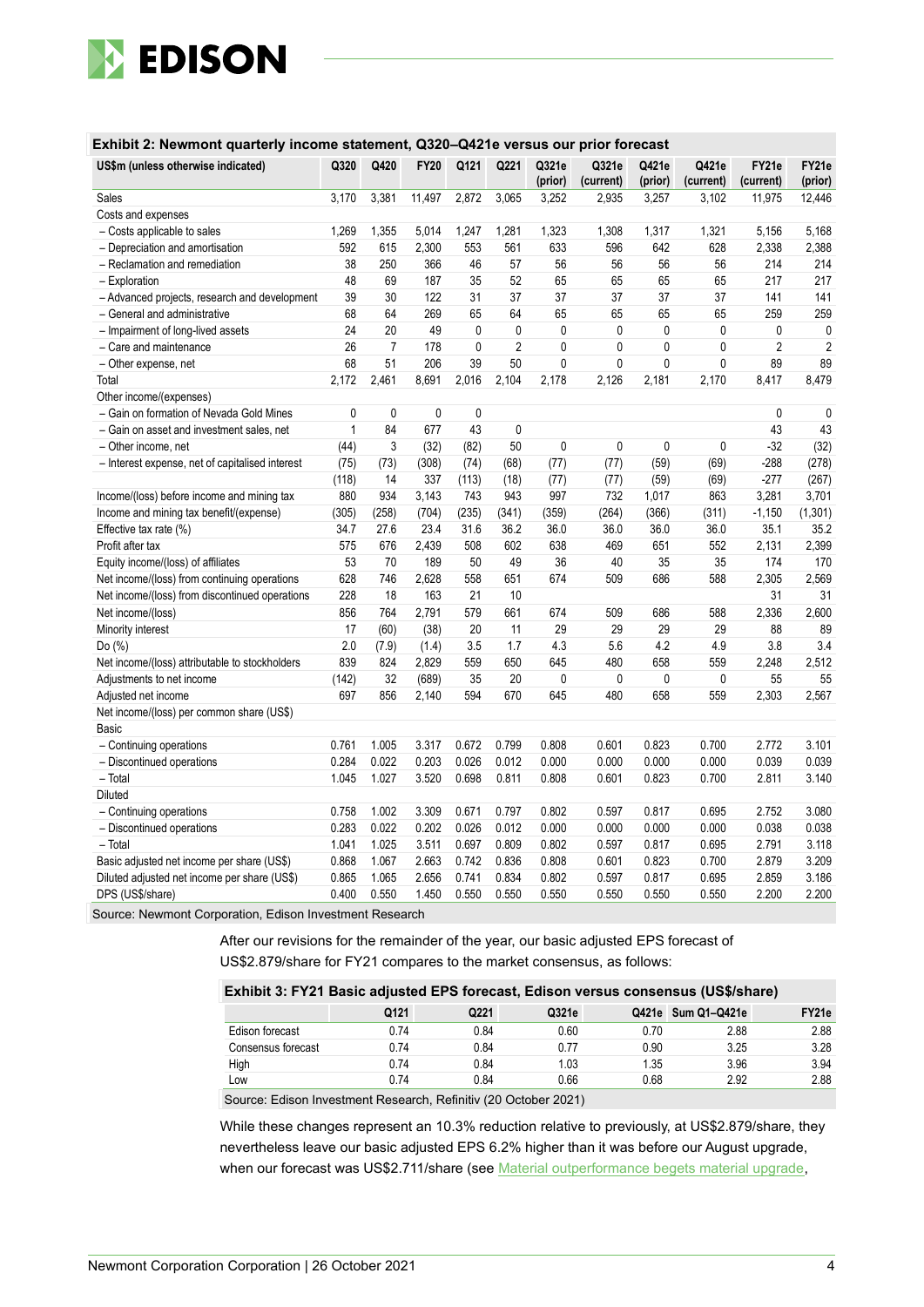

published on 2 August 2021). An analysis of the individual component parts of the changes to our basic adjusted EPS forecasts for Q3, Q4 and FY21 is as follows:

**Exhibit 4: Components of changes to basic adjusted EPS forecasts, October cf August 2021 (US cents per share)**

| Item                                   | Q321 forecast | Q421 forecast | <b>FY21 forecast</b> |
|----------------------------------------|---------------|---------------|----------------------|
| August 2021 forecast                   | 80.8          | 82.3          | 320.9                |
| Barrick Q221 results                   | $+0.9$        | $+1.0$        | $+1.9$               |
| Metal prices                           | $-1.4$        | $-2.7$        | $-4.1$               |
| Boddington production                  | $-11.7$       | $-7.6$        | $-19.3$              |
| Tanami production                      | $-4.8$        | $-0.3$        | $-5.1$               |
| NGM Q321 production and sales          | $-4.2$        | $-2.7$        | $-6.9$               |
| Pueblo Viejo Q321 production and sales | $+0.5$        | 0.0           | $+0.5$               |
| Total change                           | $-18.7$       | $-12.3$       | $-33.1$              |
| October 2021 forecast                  | 60.1          | 70.0          | 287.9                |

Source: Edison Investment Research. Note: Numbers may not add up owing to rounding.

While Boddington represents the largest single component of our forecast changes for the year, it is continuing to ramp up its truck fleet to full productivity and to fine tune its haulage system to operate in a deep open pit mine. In this respect, the reasons for the changes may be characterised as no more than early-stage teething problems, of the type that beset many mining projects – especially in cases where the deployment of new technology is concerned. In the longer term, however, Newmont is convinced that the Boddington AHS project is a positive development in implementing more sustainable and efficient projects, encompassing the following benefits (among others):

- The use of autonomous haulage trucks improves mine safety by reducing employee exposure to potential vehicle interactions, helping to reduce fatality and reportable injury risks.
- The transition to a fully autonomous haulage fleet has extended the current mine life of Boddington by at least two years.
- With Boddington as a precedent, Newmont has the opportunity to expedite roll-out of AHS to other appropriate operations in its portfolio (eg possibly Penasquito).
- In addition, the AHS fleet provides new job opportunities for Boddington employees.
	- As a result of AHS, new roles were created, including mine control supervisor and controllers, pit builders, pit technicians, mining system field systems and technicians, and mining system engineers and planners.
	- Consequently, Newmont was able to successfully engage with all affected employees to identify their preferred development pathway, including opportunities for re-skilling, retraining or redeploying (note: in this respect, Newmont was successful in providing opportunities for all employees who wished to remain with the company; employees who did not were able to take voluntary redundancy instead).

# **Dividend forecasts unchanged**

At the time of its Q320 results in October 2020, Newmont unveiled a new dividend framework whereby it formally rebased its dividend to a 'base' payout of US\$1.00/share (or US\$0.25/share per quarter) at a gold price of US\$1,200/oz, but also stated explicitly that it would return 40–60% of incremental attributable free cash flow that it generated above a gold price of US\$1,200/oz to shareholders. Under the new framework, Newmont will augment the 'base' payout in increments of US\$0.60–0.90/share per year (or US\$0.15–0.225/share per quarter), evaluated in gold price increments of US\$300/oz for gold prices above US\$1,200/oz, with the goal of targeting 40–60% of incremental free cash flow above a gold price of US\$1,200/oz returned to shareholders. Thus, a (sustainable) gold price at US\$1,800/oz should (on this basis) result in a quarterly dividend of US\$0.55/share, whereas a gold price below that level could result in one of US\$0.40/share. In this context, however, it is worth noting that Newmont affords itself a degree of latitude in the level of the ultimate payout in that, should it decide to pay out nearer 60% of incremental attributable free cash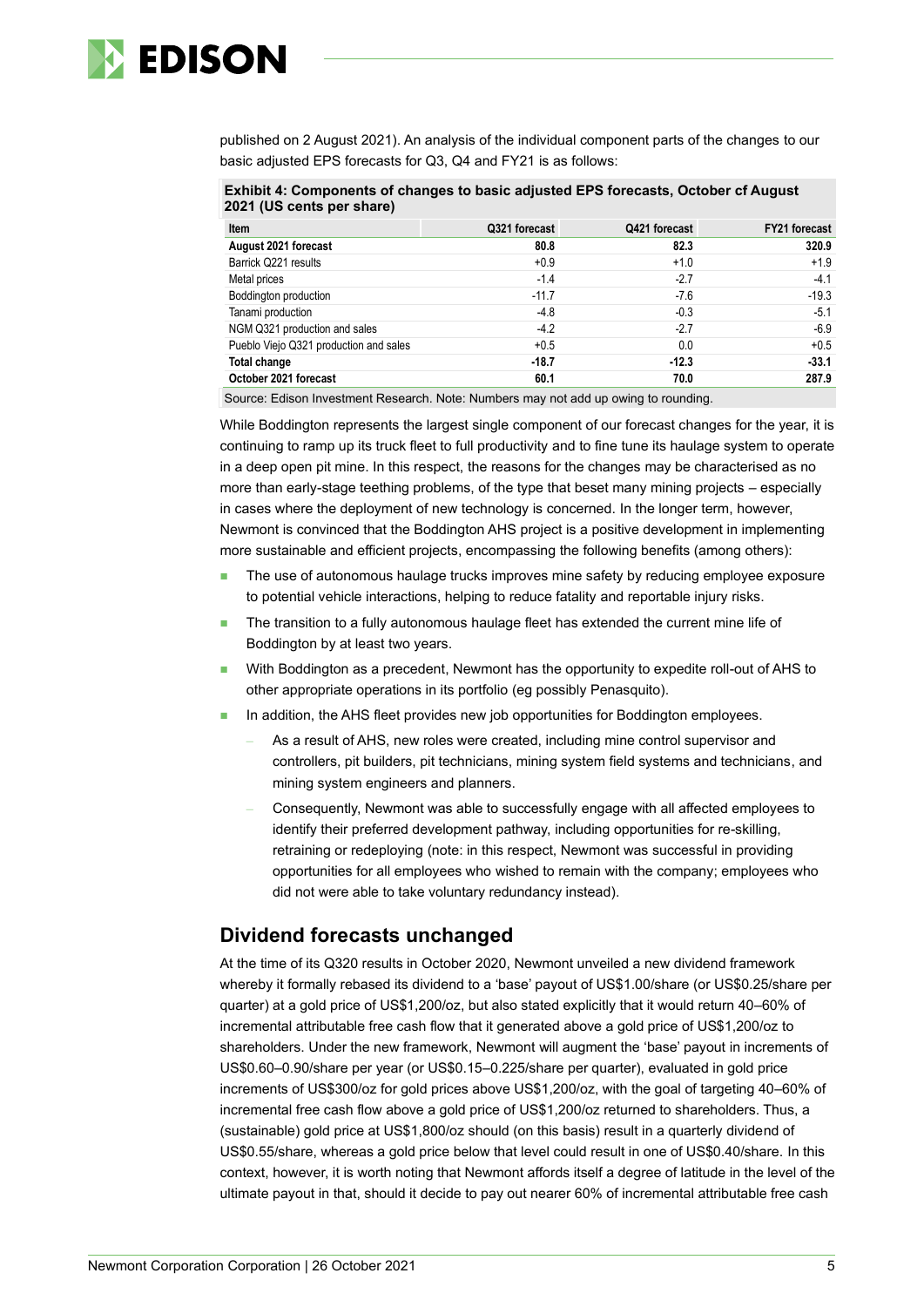

flow to shareholders that it generates above a US\$1,200/oz gold price, rather than 40%, then there is scope for the quarterly dividend to remain at the higher level, notwithstanding the gold price dipping below the US\$1,800/oz level. In consequence, we have left our dividend forecasts for Q321–Q421 and FY21 unchanged on the basis that we believe the gold price temporarily dipping below US\$1,800/oz is unlikely to result in any readjustment in the quarterly distribution.

# **Valuation**

Our approach to the valuation of Newmont has remained unchanged since our initiation note (see [The sustainable leader,](https://www.edisongroup.com/publication/the-sustainable-leader-2/28806/) published on 9 February 2021; see that note for a fuller explanation of the methodologies involved). The following is an update of our valuation in light of the changes to our Q3, Q4 and FY21 forecasts.

# **Absolute valuation**

Newmont is a multi-asset company that has shown a willingness and desire to trade assets in the past to maintain production, reduce costs and maximise shareholder returns. As a result, rather than our customary method of discounting maximum potential dividends over the life of operations back to FY21, in the case of Newmont, we have opted to discount forecast dividends back over six years from the start of FY21 and then to apply an ex-growth terminal multiple to forecast cash flows in that year (ie FY26) at the appropriate discount rate. In the normal course of events, we would exclude exploration expenditure from such a calculation on the basis that it is a discretionary investment. In the case of Newmont, however, we have included it in our estimate of future cash flows on the grounds that it may be a critical component of ongoing business performance in its ability to continually expand and extend the lives of the company's assets via exploration.

As a result of the changes made to our short-term financial forecasts for FY21, our estimate of Newmont's pre-financing cash flow in FY26 has declined by a modest 2.5% to US\$5.14 per share (cf US\$5.27/share previously and US\$1.22/share in FY18 – note that it now reaches US\$5.27/share one year later in FY27). On this basis, applying an almost unchanged (real) discount rate of 6.4% (calculated from a nominal expected equity return of 9% and long-term inflation expectations of 2.4192% as defined by US 30-year break-evens – source: Bloomberg, 26 October), our terminal valuation of the company at end-FY26 is US\$80.01/share (cf US\$81.10/share previously). However, note that this valuation is based on the inherently conservative assumption of zero growth in (real) cash flows beyond FY26.

In conjunction with forecast intervening dividends, this terminal value then discounts back to a net present value of US\$71.57/share (cf US\$73.15/share previously) at the start of FY21.



**Exhibit 5: Newmont forecast valuation and cash flow per share, FY21–26e (US\$/share)**

Source: Edison Investment Research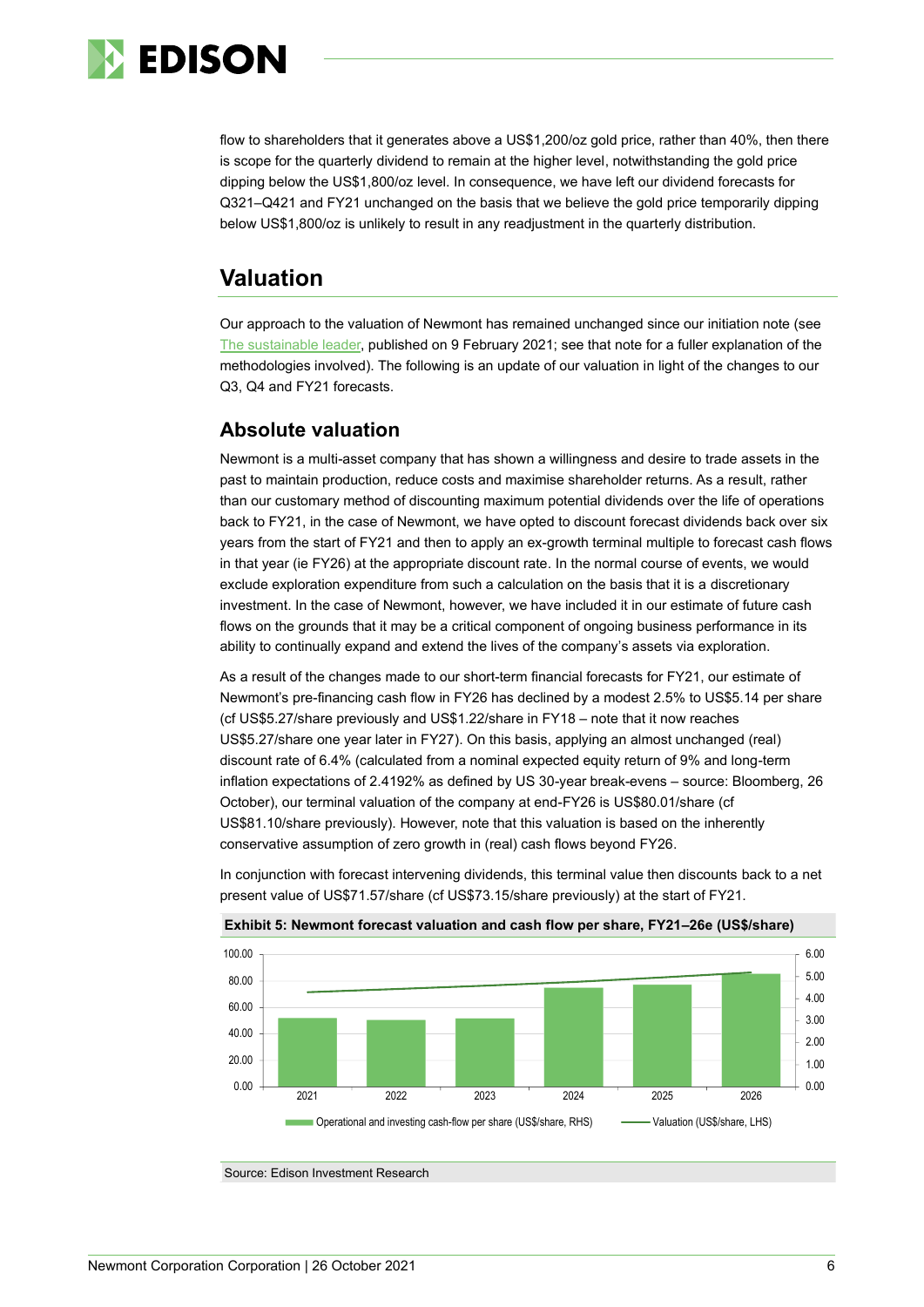

This (absolute) analysis inherently excludes any value to Newmont from its other development assets, such as Coffee, Galore Creek, Conga, Norte Abierto and Nueva Union, which together represent combined reserves and resources of 53.93Moz attributable to Newmont. As noted previously, it is also conservative in its assumption of zero growth in (real) cash flows after FY26, whereas historically the gold price has appreciated at a rate of c 2% per year in real terms.

# **Relative Newmont valuation**

Newmont's valuation on a series of commonly used measures, relative to its peer group of the 10 largest publicly quoted senior gold producers, is as follows.

| LAINSIL V. REWINDIR VAIDANON TEIANVE IO DECIS |                |        |        |        |                |        |        |               |        |        |           |        |        |
|-----------------------------------------------|----------------|--------|--------|--------|----------------|--------|--------|---------------|--------|--------|-----------|--------|--------|
|                                               |                |        | P/E    |        | P/cash flow(x) |        |        | EV/EBITDA (x) |        |        | Yield (%) |        |        |
| Company                                       | <b>Ticker</b>  | Year 1 | Year 2 | Year 3 | Year 1         | Year 2 | Year 3 | Year 1        | Year 2 | Year 3 | Year 1    | Year 2 | Year 3 |
| <b>Newmont (Edison)</b>                       | <b>NEM</b>     | 20.1   | 20.6   | 22.4   | 10.1           | 9.6    | 9.7    | 7.9           | 7.7    | 8.5    | 3.8       | 3.8    | 3.8    |
| <b>Newmont (consensus)</b>                    | <b>NEM</b>     | 17.7   | 16.6   | 18.4   | 9.6            | 8.9    | 9.4    | 7.4           | 7.1    | 7.6    | 3.7       | 3.8    | 3.7    |
| <b>Barrick</b>                                | ABX            | 16.7   | 15.7   | 15.8   | 7.4            | 6.9    | 6.8    | 6.7           | 6.3    | 6.3    | 3.6       | 1.7    | 2.1    |
| AngloGold                                     | <b>ANGJ</b>    | 10.3   | 7.9    | 7.7    | 7.0            | 6.6    | 5.4    | 5.1           | 4.2    | 4.1    | 1.4       | 1.6    | 2.1    |
| Polyus                                        | <b>PLZL MM</b> | 10.9   | 9.6    | 9.5    | 8.5            | 7.8    | 7.6    | 8.3           | 8.1    | 7.0    | 3.4       | 4.6    | 4.8    |
| <b>Gold Fields</b>                            | GFI            | 9.8    | 9.4    | 8.0    | 6.8            | 6.4    | 5.9    | 4.4           | 4.4    | 4.0    | 3.0       | 3.1    | 3.5    |
| Kinross                                       | Κ              | 15.9   | 8.2    | 7.5    | 6.5            | 4.0    | 3.8    | 5.7           | 3.7    | 3.2    | 1.9       | 1.9    | 1.8    |
| Agnico-Eagle                                  | AEM            | 21.1   | 18.5   | 18.8   | 8.7            | 8.4    | 8.4    | 8.1           | 6.8    | 6.6    | 2.5       | 2.5    | 2.5    |
| Newcrest                                      | <b>NCM AU</b>  | 17.7   | 17.1   | 20.8   | 9.5            | 8.9    | 10.0   | 7.3           | 7.0    | 8.0    | 1.4       | 1.5    | 1.3    |
| Harmony                                       | <b>HARJ</b>    | 8.8    | 7.5    | 15.5   | 5.3            | 4.7    | 18.6   | 3.8           | 3.3    | 5.2    | 2.1       | 3.4    | 0.6    |
| Endeavour (consensus)                         | EDV            | 11.4   | 10.4   | 10.9   | 5.6            | 5.2    | 5.3    | 4.9           | 4.7    | 5.2    | 2.1       | 2.4    | 2.2    |
| Average (excl NEM)                            |                | 13.6   | 11.6   | 12.7   | 7.3            | 6.5    | 8.0    | 6.0           | 5.4    | 5.5    | 2.4       | 2.5    | 2.3    |

# **Exhibit 6: Newmont valuation relative to peers**

Source: Edison Investment Research, Refinitiv. Note: Consensus and peers priced on 26 October 2021.

From this table, it can be seen that, while Newmont continues to command a premium rating relative to its peer group on most valuation measures, it remains materially cheap with respect to its dividend yield. Based on consensus forecasts, we estimate that Newmont's share price would have to rise by an average of 91.3% for its dividend yield to match those of its peer group. Based on our forecasts, we estimate that its share price would have to rise 92.8%.

As before, one further observation concerning the comparability of the above measures is merited. Given its policy of proportionately consolidating its interest in Nevada Gold Mines and that it owns 100% interests in the majority of its remaining mining operations (with the exceptions of Yanacocha and Merian), estimates of cash flow in particular are also close to estimates of cash flow attributable to shareholders (Newmont estimates that 97% of free cash flow was attributable to the company in Q221). This is in contrast to a number of its peers, where earnings and cash flow from assets not 100%-owned tend to be fully consolidated and therefore may not so easily approximate cash flow attributable to shareholders, making direct comparison using these measures either difficult or, potentially, misleading.

# **Blended average valuation**

A summary of our updated valuation of Newmont over 29 measures of value across three different methodologies (namely absolute, historical and peer group) over the next five years is shown in Exhibit 7, below.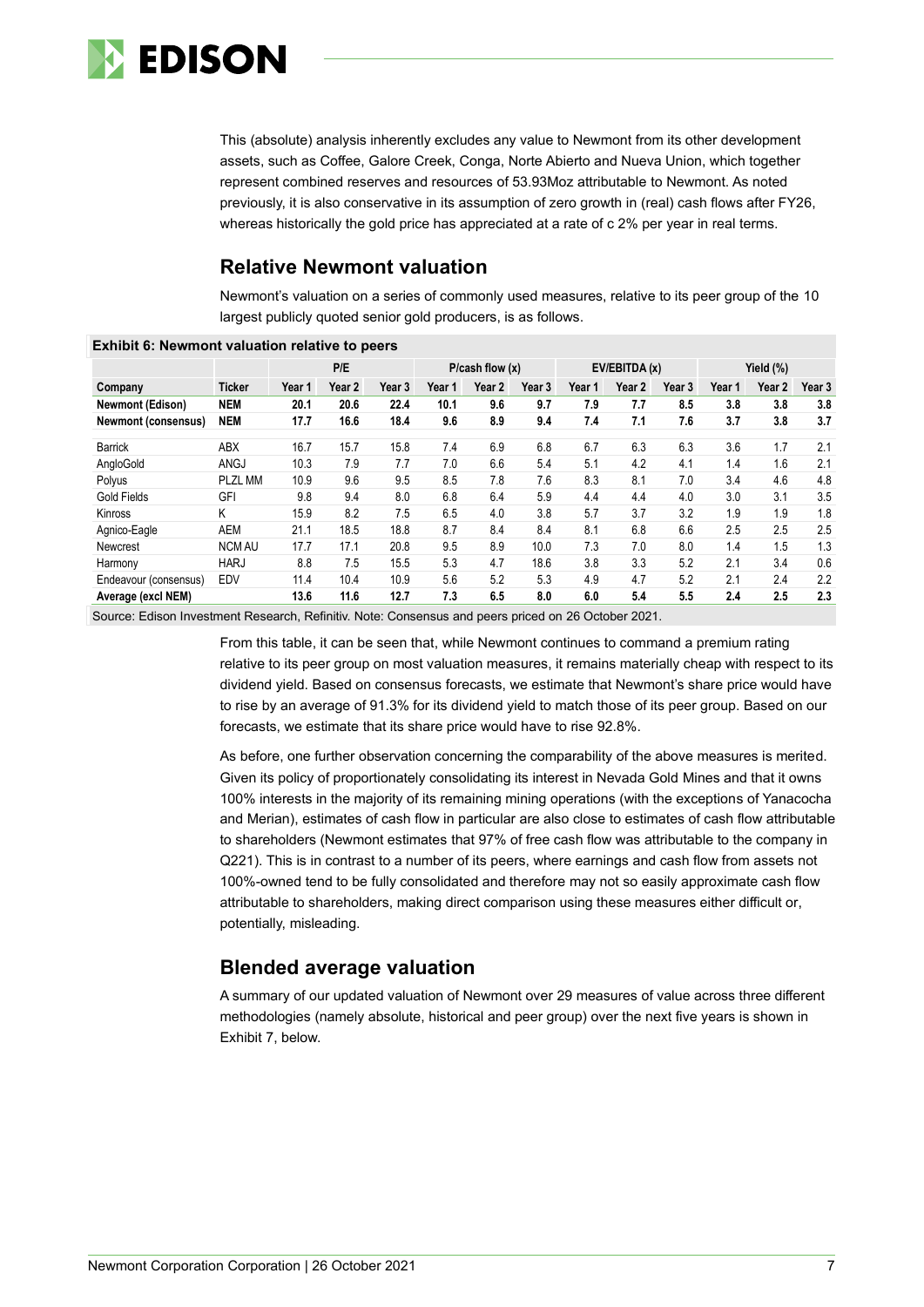

# **Exhibit 7: Newmont valuation summary (US\$/share in years shown)**

| <b>Basis of valuation</b> |                                                                     | FY21e  | FY22e  | FY23e  | FY24e  | FY25e |
|---------------------------|---------------------------------------------------------------------|--------|--------|--------|--------|-------|
| Absolute                  | 6.4% real cost of equity and ex-growth terminal multiple            | 71.57  | 73.96  | 76.52  | 79.23  | 82.72 |
| Historical                | Share price implied by Edison EPS forecast (US\$/share)             | 70.17  | 68.51  | 62.90  | 53.49  |       |
| Historical                | Share price implied by Edison DPS forecast (US\$/share)             | 123.32 | 123.32 | 123.32 | 89.69  |       |
| Historical                | Share price implied by consensus EPS forecast (US\$/share)          | 79.94  | 84.81  | 76.77  | 84.57  |       |
| Historical                | Share price implied by consensus DPS forecast (US\$/share)          | 120.52 | 122.76 | 120.52 | 126.68 |       |
| Peer group                | Share price implied from Edison EBITDA forecast (US\$/share)        | 44.71  | 41.95  |        |        |       |
| Peer group                | Share price implied from consensus EBITDA forecast (US\$/share)     | 48.78  | 46.11  |        |        |       |
| Peer group                | Share price implied from Edison cash flow per share (US\$/share)    | 41.44  | 39.53  |        |        |       |
| Peer group                | Share price implied from consensus cash flow per share (US\$/share) | 44.00  | 42.59  |        |        |       |
|                           | Average (US\$/share)                                                | 71.61  | 71.51  | 92.01  | 86.73  | 82.72 |

Source: Edison Investment Research (underlying consensus data: Refinitiv, 26 October 2021).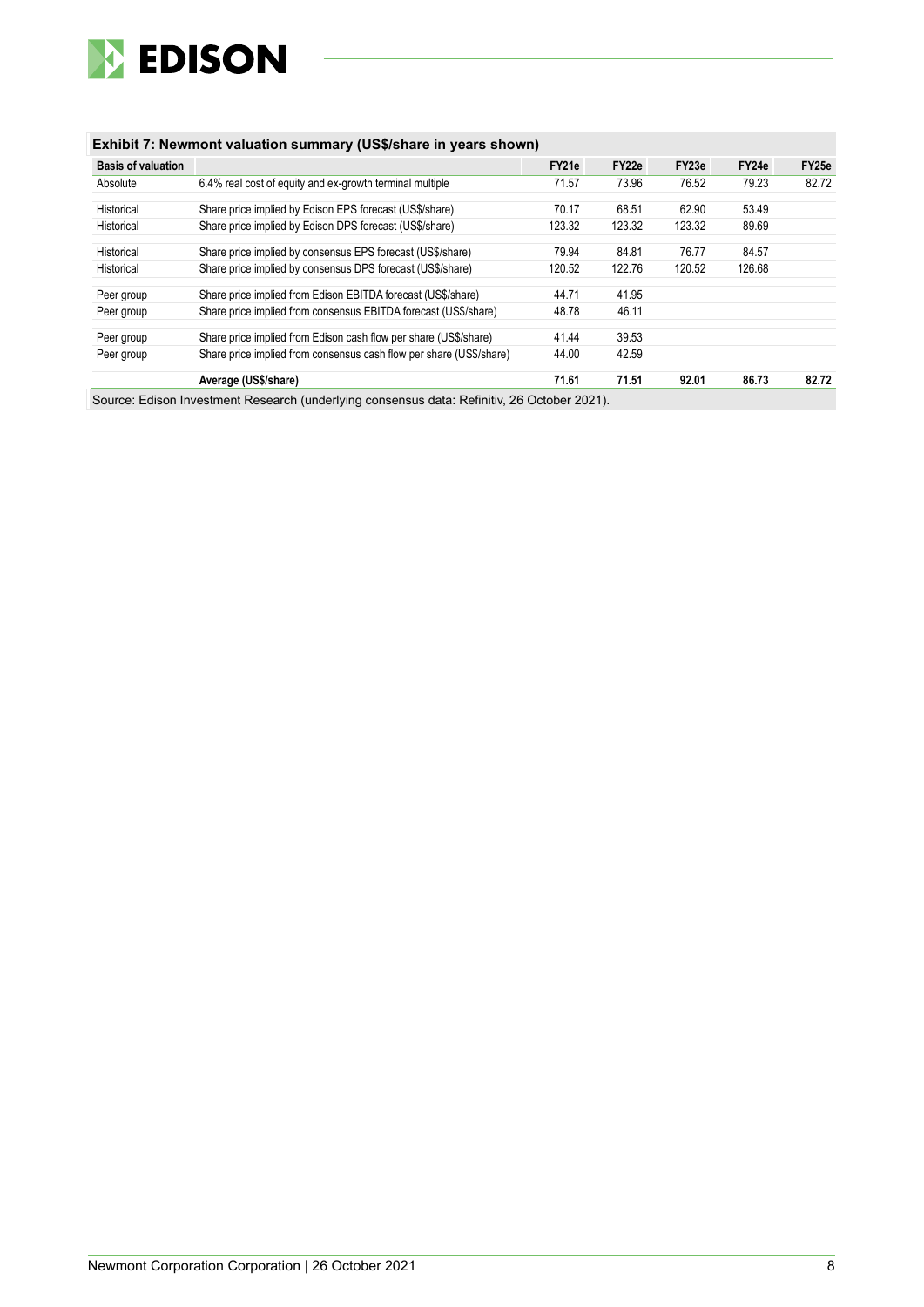

# **Exhibit 8: Financial summary**

| Accounts: US GAAP, year-end: December, US\$m<br><b>INCOME STATEMENT</b> | 2018     | 2019              | 2020           | 2021e              | 2022e      | 2023e          | 2024e    | 2025e        |
|-------------------------------------------------------------------------|----------|-------------------|----------------|--------------------|------------|----------------|----------|--------------|
| <b>Total revenues</b>                                                   | 7,253    | 9,740             | 11,497         |                    | 12,185     | 11,623         | 12,219   | 11,862       |
| Cost of sales                                                           | (4,093)  |                   | (5,014)        | 11,975<br>(5, 156) | (5, 143)   | (5, 155)       | (5,768)  | (5,768)      |
| Gross profit                                                            | 3,160    | (5, 195)<br>4,545 | 6,483          | 6,818              | 7,042      | 6,467          | 6,450    | 6,094        |
| SG&A (expenses)                                                         | (244)    | (313)             | (269)          | (259)              | (260)      | (260)          | (260)    | (260)        |
| R&D costs                                                               | (350)    | (415)             |                |                    |            |                | 0        | 0            |
| Other income/(expense)                                                  | (406)    | (253)             | (309)<br>(831) | (358)<br>(337)     | (406)      | (406)<br>(169) | (84)     |              |
|                                                                         |          | 2,220             | 214            |                    | (169)<br>0 | 0              | 0        | (83)<br>0    |
| Exceptionals and adjustments                                            | (424)    |                   |                | (106)              |            | (2,613)        |          |              |
| Depreciation and amortisation                                           | (1, 215) | (1,960)           | (2,300)        | (2, 338)           | (2, 515)   |                | (3, 384) | (3, 583)     |
| <b>Reported EBIT</b>                                                    | 945      | 3,994             | 3,451          | 3,569              | 3,692      | 3,019          | 2,722    | 2,167        |
| Finance income/(expense)                                                | (207)    | (301)             | (308)          | (288)              | (155)      | 82             | 4        | 16           |
| <b>Reported PBT</b>                                                     | 738      | 3,693             | 3,143          | 3,281              | 3,537      | 3,100          | 2,727    | 2,183        |
| Income tax expense (includes exceptionals)                              | (419)    | (737)             | (515)          | (976)              | (1, 168)   | (970)          | (884)    | (793)        |
| Reported net income                                                     | 380      | 2,884             | 2,791          | 2,336              | 2,369      | 2,130          | 1,842    | 1,390        |
| Basic average number of shares, m                                       | 533      | 735               | 804            | 800                | 799        | 799            | 799      | 799          |
| Basic EPS (US\$)                                                        | 0.64     | 3.82              | 3.52           | 2.81               | 2.81       | 2.58           | 2.19     | 1.60         |
| <b>Adjusted EBITDA</b>                                                  | 2,584    | 3,734             | 5,537          | 6,013              | 6,206      | 5,632          | 6,106    | 5,750        |
| <b>Adjusted EBIT</b>                                                    | 1,369    | 1,774             | 3,237          | 3,675              | 3,692      | 3,019          | 2,722    | 2,167        |
| <b>Adjusted PBT</b>                                                     | 1,162    | 1,473             | 2,929          | 3,387              | 3,537      | 3,100          | 2,727    | 2,183        |
| Adjusted EPS (US\$)                                                     | 1.35     | 1.32              | 2.66           | 2.88               | 2.81       | 2.58           | 2.19     | 1.60         |
| Adjusted diluted EPS (US\$)                                             | 1.34     | 1.32              | 2.66           | 2.86               | 2.79       | 2.56           | 2.18     | 1.58         |
| <b>BALANCE SHEET</b>                                                    |          |                   |                |                    |            |                |          |              |
| Property, plant and equipment                                           | 12,258   | 25,276            | 24,281         | 24,010             | 23,896     | 23,583         | 21,699   | 19,315       |
| Goodwill                                                                | 58       | 2,674             | 2,771          | 2,771              | 2,771      | 2,771          | 2,771    | 2,771        |
| Other non-current assets                                                | 3,122    | 5,752             | 5,812          | 5,855              | 5,855      | 5,855          | 5,855    | 5,855        |
| Total non-current assets                                                | 15,438   | 33,702            | 32,864         | 32,636             | 32,522     | 32,209         | 30,325   | 27,941       |
| Cash and equivalents                                                    | 3,397    | 2,243             | 5,540          | 5,579              | 5,744      | 6,082          | 8,499    | 11,306       |
| Inventories                                                             | 630      | 1,014             | 963            | 1,119              | 1,139      | 1,086          | 1,142    | 1,109        |
| Trade and other receivables                                             | 254      | 373               | 449            | 361                | 367        | 350            | 368      | 357          |
| Other current assets                                                    | 996      | 2,642             | 1,553          | 1,584              | 1,584      | 1,584          | 1,584    | 1,584        |
| Total current assets                                                    | 5,277    | 6,272             | 8,505          | 8,643              | 8,834      | 9,103          | 11,594   | 14,356       |
| Non-current loans and borrowings                                        | 3,608    | 6,734             | 6,045          | 5,495              | 5,003      | 4,589          | 4,589    | 4,589        |
| Other non-current liabilities                                           | 3,808    | 8,438             | 8,076          | 8,137              | 8,114      | 8,091          | 7,984    | 7,876        |
| Total non-current liabilities                                           | 7,416    | 15,172            | 14,121         | 13,632             | 13,117     | 12,680         | 12,573   | 12,465       |
| Trade and other payables                                                | 303      | 539               | 493            | 465                | 464        | 465            | 520      | 520          |
| Current loans and borrowings                                            | 653      | 100               | 657            | 657                | 657        | 657            | 657      | 657          |
| Other current liabilities                                               | 831      | 1,746             | 2,219          | 2,219              | 2,219      | 2,219          | 2,219    | 2,219        |
| Total current liabilities                                               | 1,787    | 2,385             | 3,369          | 3,341              | 3,340      | 3,341          | 3,396    | 3,396        |
| Equity attributable to company                                          | 10,502   | 21,420            | 23,008         | 23,347             | 23,836     | 24,140         | 24,615   | 24,612       |
| Non-controlling interest                                                | 1,010    | 997               | 871            | 959                | 1,063      | 1,150          | 1,335    | 1,825        |
| <b>CASH FLOW STATEMENT</b>                                              |          |                   |                |                    |            |                |          |              |
| Profit for the year                                                     | 380      | 2,884             | 2,791          | 2,336              | 2,369      | 2,130          | 1,842    | 1,390        |
| <b>Taxation expenses</b>                                                | 386      | 832               | 704            | 1,150              | 1,296      | 1,118          | 1,032    | 886          |
| Net finance expenses                                                    | 207      | 301               | 308            | 288                | 155        | (82)           | (4)      | (16)         |
| Depreciation and amortisation                                           | 1,215    | 1,960             | 2,300          | 2,338              | 2,515      | 2,613          | 3,384    | 3,583        |
| Share based payments                                                    | 76       | 97                | 72             | 0                  | 0          | 0              | 0        | 0            |
| Other adjustments                                                       | 749      | (2, 131)          | (654)          | 140                | 169        | 169            | 84       | 83           |
| Movements in working capital                                            | (743)    | (309)             | 295            | (249)              | (220)      | (122)          | (210)    | (147)        |
| Interest paid / received                                                | (207)    | (301)             | (308)          | (288)              | (155)      | 82             | 4        | 16           |
| Income taxes paid                                                       | (236)    | (498)             | (926)          | (1, 150)           | (1, 296)   | (1, 118)       | (1,032)  | (886)        |
| Cash from operations (CFO)                                              | 1,827    | 2,866             | 4,882          | 4,566              | 4,833      | 4,791          | 5,100    | 4,910        |
| Capex                                                                   | (1,032)  | (1, 463)          | (1, 302)       | (1,740)            | (2,400)    | (2,300)        | (1,500)  | (1,200)      |
| Acquisitions & disposals net                                            | (98)     | 224               | 1,463          | (328)              | 0          | 0              | 0        | 0            |
| Other investing activities                                              | (47)     | 41                | 65             | 0                  | 0          | 0              | 0        | 0            |
| Cash used in investing activities (CFIA)                                | (1, 177) | (1,226)           | 91             | (2,068)            | (2,400)    | (2,300)        | (1,500)  | (1,200)      |
| Net proceeds from issue of shares                                       | (98)     | (479)             | (521)          | (149)              | 0          | 0              | 0        | 0            |
| Movements in debt                                                       | 0        | (1, 186)          | (175)          | (550)              | (492)      | (414)          | 0        | 0            |
| Dividends paid                                                          | (301)    | (889)             | (834)          | (1,829)            | (1,854)    | (1, 815)       | (1, 343) | (1, 394)     |
| Other financing activities                                              | (56)     | (223)             | (150)          | 69                 | 77         | 77             | 160      | 490          |
| Cash from financing activities (CFF)                                    | (455)    | (2,777)           | (1,680)        | (2, 459)           | (2, 268)   | (2, 152)       | (1, 183) | (904)        |
| Currency translation differences and other                              | (4)      | (3)               | 6              | 0                  | 0          | 0              | 0        | $\mathbf{0}$ |
| Increase/(decrease) in cash and equivalents                             | 191      | (1, 140)          | 3,299          | 39                 | 165        | 338            | 2,417    | 2,806        |
| Cash and equivalents at end of period                                   | 3,489    | 2,349             | 5,648          | 5,687              | 5,852      | 6,190          | 8,607    | 11,414       |
| Net (debt)/cash                                                         | (864)    | (4, 591)          | (1, 162)       | (573)              | 84         | 836            | 3,253    | 6,060        |
| Movement in net (debt)/cash over period                                 | (864)    | (3,727)           | 3,429          | 589                | 657        | 752            | 2,417    | 2,806        |
| Source: Company sources Edison Investment Research                      |          |                   |                |                    |            |                |          |              |

ource: Company sources, Edison Investment Research.